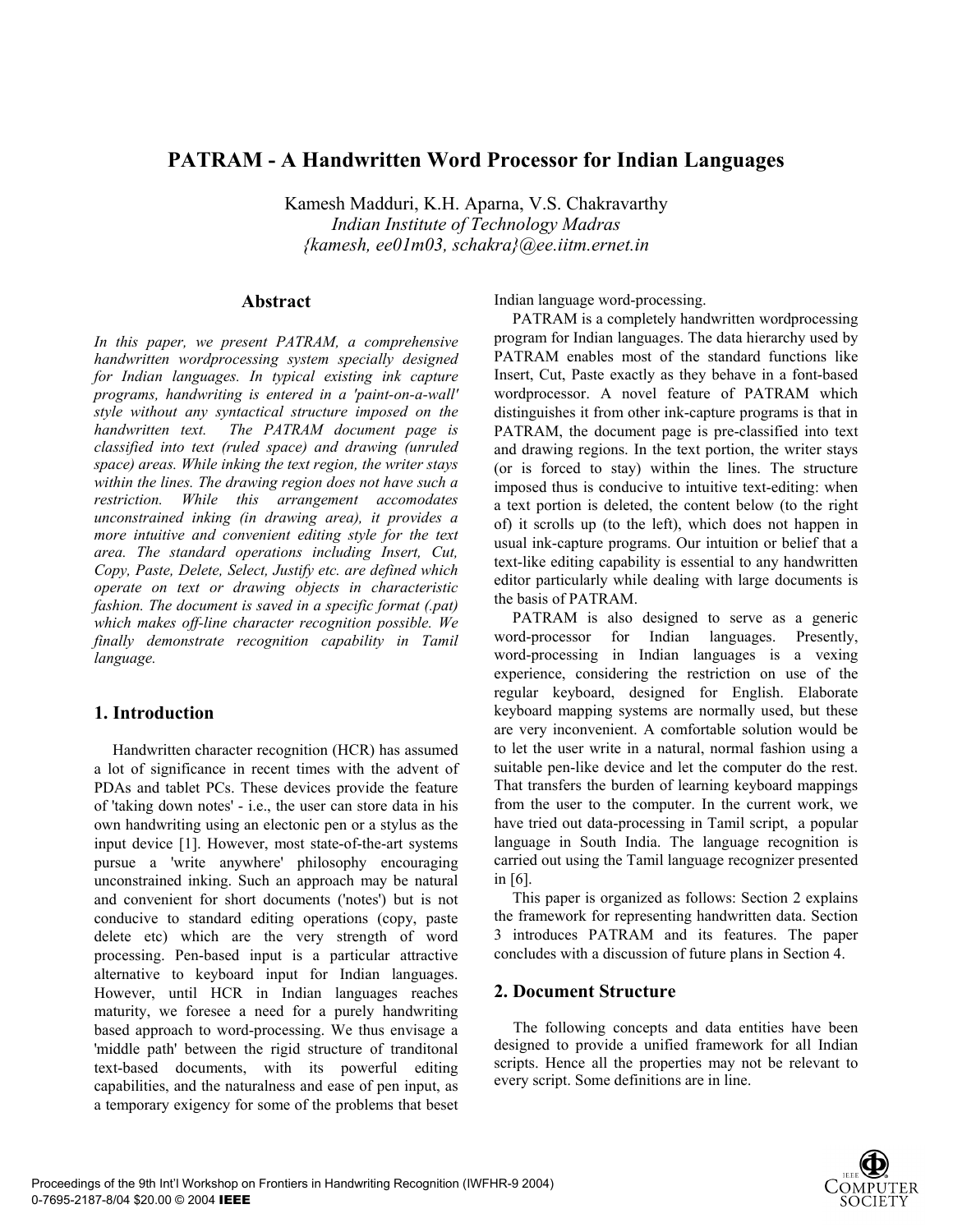*Stroke*: The trajectory of the pen between a pen-down event and a pen-up event. All the unique strokes of a script are manually identified and given unique labels. It is the smallest physically identifiable unit in online handwriting.

*Proximity*: Criteria for spatial proximity are necessary for grouping strokes into larger structures. There are 3 rules for representing 'proximity' of strokes.

• Contact or nearness: two strokes are proximal if they intersect, make contact or if the pair of nearest points on the respective strokes are closer than a threshold value.

• Enclosure: A stroke encloses another stroke (this situation does not arise in Tamil but is useful for other Indian scripts)

• X-overlap: Two strokes overlap in horizontal direction. Note that this proximity rule is a less restricted one than the two above and subsumes them.

Temporal proximity is not considered at present.

*Stroke Group*: Any random collection of strokes. Usually it refers to a set of strokes which form a unit with lesser significance than a character. A stroke group can also have a label.

In practice, a Stroke Group object may be used to group strokes in the following 2 ways:

• To group syntactically meaningful subsets of the full set of strokes forming a composite character (such grouping turns out to be more useful in formulating compositional rules for other Indian scripts like Hindi, Telugu etc.).

• To group physically connected ('proximal'') subset of strokes forming a composite character.

Thus a Stroke Group is meant to be used in a flexible way depending on the context as illustrated above.

*Horizontal Block*: This is a set of strokes grouped with the X-overlap proximity criterion described above. This definition is necessary because very often in Indian scripts all the strokes that comprise a composite character form a horizontal block.

*Character*: A character is the smallest segment of handwriting which can be associated with a syntactic code like, say, the ISCII code. Typically, it is one or several contiguous horizontal blocks. Note that all the characters in a line have the same vertical span ('linespace') but may however have different horizontal spans ('xspans'). The character code used here is the Indian Script Code for Information Interchange (ISCII), which is specially designed for representing Indian script systems.

*Word*: A word is an array of characters. The spacing between two characters determines the beginning of a new word or continuation of a word.

*Line*: A horizontal array of words interspersed with spaces.

*Page*: A vertical array of lines constitute a page. PATRAM also allows for insertion of 'drawing areas'

which are associated with the page structure. *Document*: An array of pages.

Each object in the data hierarchy above is represented in a coordinate system defined by the immediate parent object, e.g., a 'character' object is represented in the coordinate system defined by the 'word' object that contains it. Such a nested representation is necessary to easlily delete and insert data objects in any context.

The resemblence of the above structure to other standard pen data formats like [2] or [3] is obvious. A new feature in our representation is the strokegroup which is an intermediate level between a character and a stroke. Our hierarchy does not reach the substroke level.

## **3. PATRAM Features**

### **3.1. Application Layout**

PATRAM has been developed using GUIDE - the GUI Development Environment of MATLAB (version 6.1). Fig. 1 gives a screen-shot of PATRAM menu. The File and Edit options occupy the top part of the application and the central part of the application is the 'active area'. Fig. 2 shows some handwritten data and an inserted drawing area in the active area. The File I/O commands and the Edit commands can be executed from the menu as well as clicking on the corresponding icons in the Tool Bar. The top-left toolbar consists of various File and Edit icons. The 'Status Bar' in the center indicates the current mode of operation - Insert or Modify. The Insert and Select icons are present on top of the Status Bar. To the right, we have the current page and line number indicator and a tool bar for navigating through the document.

### **3.2. File I/O**

The file I/O functions include Open, Save, Save As and Close options. The entered data is saved as a format defined by us (.pat) whenever the Save command is executed. The name of the currently open file and the Save status are indicated on the application's titlebar.

#### **3.3. Document subregions**

Document content is segmented into two regions: text and drawing regions (Fig. 2). Each of these subregion categories has a specific data hierarchy. The text subregion has the hierarchy of page-line-word-character strokegroup-stroke. The drawing area presently has a simple structure - an entire drawing area is represented as a stroke group. We plan to introduce a more elaborate hierarchy in the drawing area structure in future.

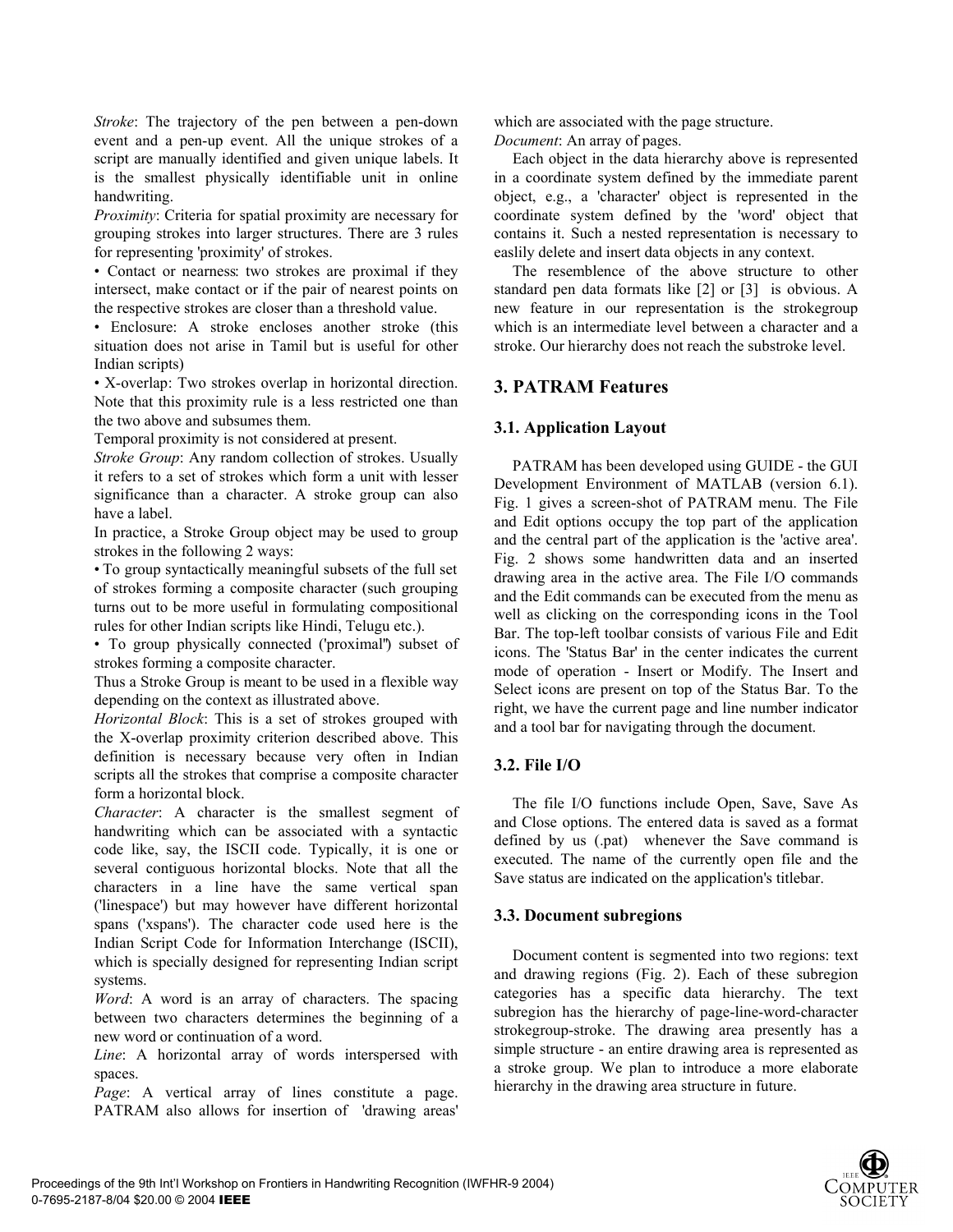



Dict

**Figure 2. A PATRAM document page with text and drawing (flow-chart) regions**



**Figure 3. Insert mode - 'writeable area'**

In Insert mode, text can be entered only in the highlighted box ('the writeable area'). The stroke being written must be entirely confined to the writeable area; else it will not be added to the document.

#### **3.4. Modes of Operation**

Two basic modes of operations are defined for PATRAM - the Insert mode and the Edit/Modify mode. Text and drawings can be inserted in the Insert mode. All the Edit operations like Cut, Copy etc. are disabled in the Insert mode. The default mode of operation is the Edit/Modify mode. The Select function is extensively used for editing.

**3.4.1. INSERT mode.** The Insert mode in PATRAM is used for entering text and drawings in the document (see Fig. 2). The Insert icon is a toggle button which activates the Insert mode (for text) when pressed. To insert drawing, the user needs to click on the picture icon next to the Insert-text button.

*Inserting Text:* When in Insert mode, the first step is to select the point of insertion, i.e., the point where the writer starts writing from. The default number of lines in a document are eight. Once the user clicks in the active area, the line number in the current page is identified and page/line display bar is updated. Once the Insert point is selected, the user can write only inside a selected area (the 'writeable area') on the screen. This region is shown in a highlighted rectangle as in Fig. 3. Strokes falling outside this highlighted area are erased and not added to the document structure. If the writer desires to insert spaces between words, he or she can click on the Insert toggle button and select a new point of insertion.

As the writer keeps writing, the document data structure is updated after every stroke. The writeable area is also updated and moves along with the pen. This feature is reminiscent of Giovanni Seni's 'Treadmill Ink' [4], which is meant specifically to enable continuous pen input in small devices. In our case, the moving writeable are' is necessary to force the user to stay between the lines. The 'xspan' (associated with a character, word and a line) is calculated and updated after every new stroke. Depending on the language, the default 'character to character' and 'word to word' gaps are applied. The bounds of the previous stroke and the current stroke are calculated and used to determine the gap between the strokes. If the gap is greater than the 'character to character' gap, the current character is wound up and a new character is initiated. Similarly, a new word is created when the gap is greater than the 'word to word' gap.

When the writer reaches the end of a line, i.e., if the previous stroke's coordinates are close to the boundary of the active area, the line is updated and the writeable area window moves to the next line. Similarly, when the user is on the last line of the page, a new page is created and the writeable area is updated.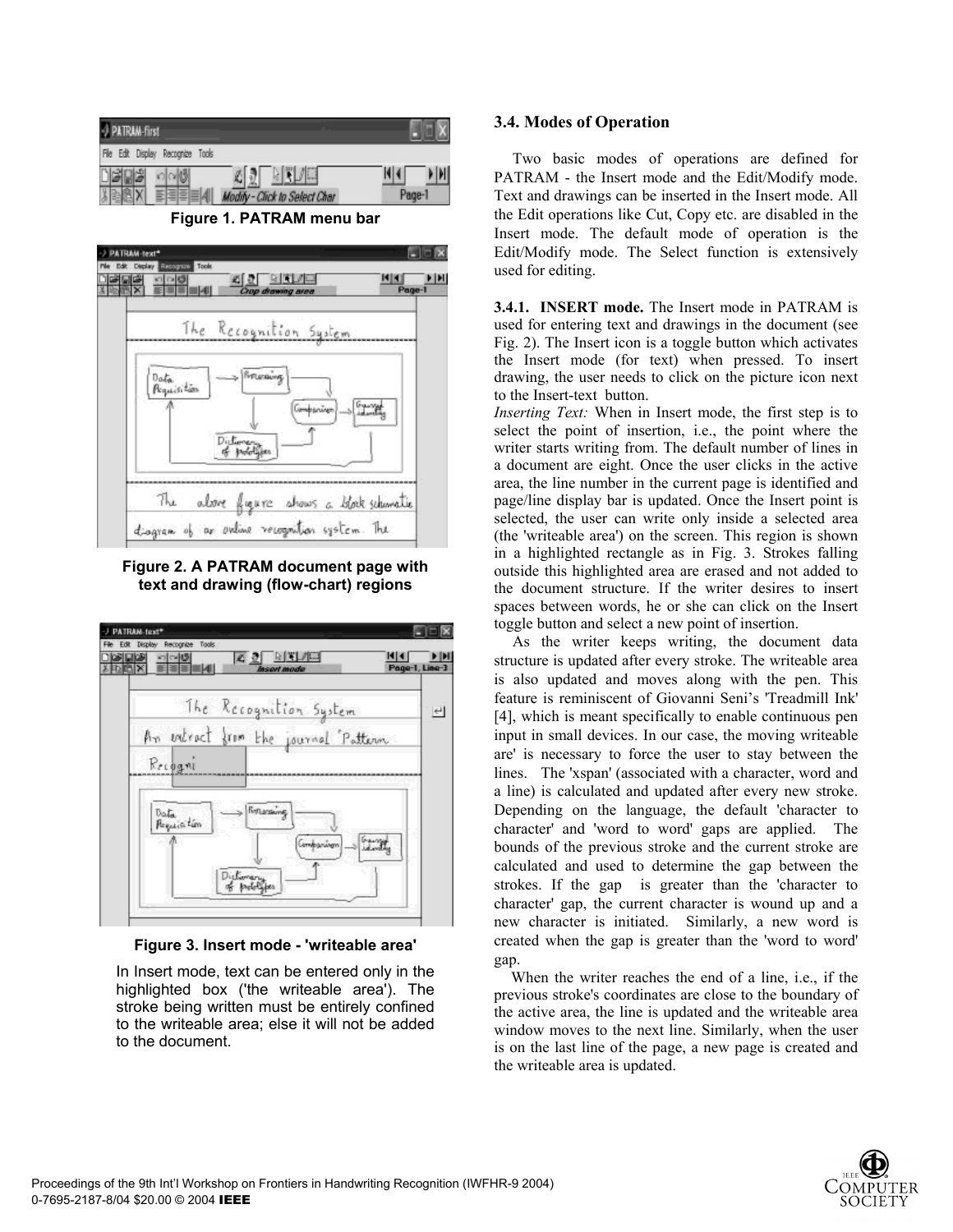|            | hy DouGLAS ADAMS                                             |                          | An effected Juan THE HITCHHIKER's GUIDE.<br>Bistromatries itself is simply a revolutionary                |                        |
|------------|--------------------------------------------------------------|--------------------------|-----------------------------------------------------------------------------------------------------------|------------------------|
|            |                                                              |                          | way of understanding the behaviour of numbers.<br>Just 15 Einstein abserved that space was not an         |                        |
|            |                                                              |                          | absolute, but depended on the observers movement in<br>space 5. it is now realized that numbers are       |                        |
|            |                                                              | insumont in restaurants! | not absolute but depended on the observors                                                                |                        |
|            |                                                              |                          |                                                                                                           |                        |
| PATRAM-dns |                                                              |                          |                                                                                                           |                        |
|            | File Edit Display Recognize Tools<br>이어대다. 이어요<br>시어대서 특별들리다 |                          | $0$ $\sqrt{2}$ $9$ $\sqrt{3}$ $\sqrt{12}$<br>Modify - Click to Select Char                                | FIEL<br>на п<br>Page-1 |
|            | by DOUGLAS ADAMS                                             |                          | An Increme from THE HITCHHIKER's GUIDE                                                                    |                        |
|            |                                                              |                          | Bistromathics itself is simply a revolutionary<br>way of understanling. The behaviour of numbers.         |                        |
|            |                                                              |                          | Just as Einstein observed that space was not an                                                           |                        |
|            |                                                              |                          | absolute, but depended on the observer's movement in<br>space, and that time is not absolute, but dypeds. |                        |
|            |                                                              |                          | in the observers movement in time, so it<br>is now realized that numbers are not                          |                        |

**Figure 4. An illustration of Insert operation**

The phrase *and that time is ... in time* was inserted into the passage shown in the top figure. Note that the text scrolled down and two words in the passage have actually moved to the next page (the next two figures).

Another issue to be taken care of is that when the Insert point is above a picture or already entered data, the display area and the data structure must be updated accordingly. The old data has to be moved - to the right in the same line, to the next line or to a new page - in order to accommodate the newly inserted data (see Fig. 4). Similarly, if the user clicks on an existing word, the insert

cursor should move to the end of the current word. The current version of PATRAM implements both these features. Another useful feature in the Insert mode is that, on pressing the return key, existing data is shifted down by one line and the cursor is moved to the next line.

*Inserting drawing:* To insert a drawing, the first step is to select the Insert point as in the case of handwriting insertion. This point specifies the top-left corner of the drawing area. Next, a dialog box is initiated which prompts the writer for height and width of the drawing area and creates one accordingly. The lines of the page overlapping with the area are identified and if any data is already present, it is shifted down. Fig. 2 shows a drawing area occupying lines 2-6 of the document page. We are currently working on the 'resize' and 'crop' functions on the drawing area. The existing Edit operations can be applied on the drawing area as a whole as well as on individual entries in the drawing area.

Our main aim of introducing a drawing area has been to facilitate saving data like formulae, drawings or pictures along with handwritten data. Exporting images from external files to the drawing area is a feature that will be added in future. To draw in the drawing area, the user has to click on the 'paintbrush' icon in the toolbar and then select the active drawing area, and then start drawing. The lines occupied by the drawing area are flagged so that they are not passed for recognition.

**3.4.2. EDIT Operations.** The Edit/Modify mode is the default mode of operation of PATRAM. All the Edit operations are carried out at the word level, i. e., only a single word or a group of words can be copied, pasted etc. The key feature that enables various editing operations is the select feature.

*Select options:* The Edit functions for handwritten data - Cut, Copy, Paste, Justify etc. are enabled only when data is selected. By default, no data is selected and the default select mode is the 'Select character' mode. In all select options, the selected data is highlighted in red. Also, when new data is selected, the previously selected data is deselected first.

• *Select Character*: This enables the user to select a specific character in a word. If it is cut or copied, it is then treated as a new word and not as a character any more. When a character is deleted from a word, the character array of the word is also simultaneously updated.

• *Select Word*: This option enables the user to select a single word by clicking on any character of the word.

• *Scratch select*: This option is used to select multiple words on the same line. Any horizontal line drawn by the user which overlaps with one or more words on a line is considered 'scratching' and selects the scratched words. (see Fig.  $5$ )

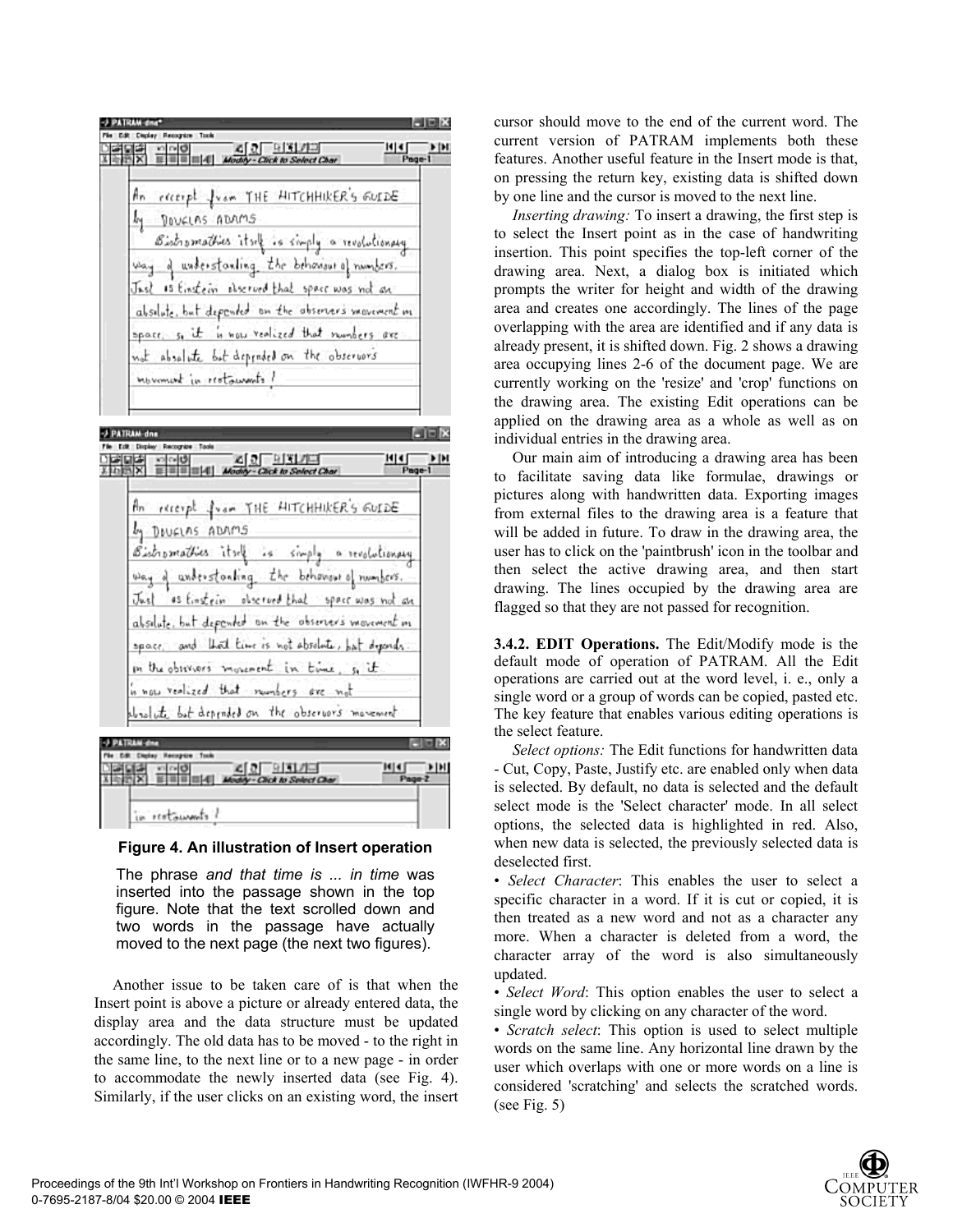| Display Recognize Tools<br>$\frac{C}{C}$ $\frac{C}{C}$ $\frac{C}{C}$ $\frac{C}{C}$ $\frac{C}{C}$ $\frac{C}{C}$ |        |
|----------------------------------------------------------------------------------------------------------------|--------|
|                                                                                                                | Page-1 |
| MY WING MATES                                                                                                  |        |
| $123$ ME - Elic - UNM                                                                                          |        |
| 126 Karesh Mech Wise Med                                                                                       |        |
| $115 - PP$ Civil Chio State                                                                                    |        |
| 124 Lee Chem - Atron                                                                                           |        |
| $m -$ Hemith - Mech - TAMU                                                                                     |        |
| $111 -$ Caunt - Transpa - Vivging                                                                              |        |
| $120 - \sqrt{20} = 120$                                                                                        |        |



#### **Figure 5. Illustrations of Scratch (top) and Box select options**

• *Box Select*: This function is used to select multiple words spanning more than one line. The line drawn by the user serves as the diagonal of a selection rectangle and all the words completely enclosed in this rectangle are selected.

*Cut, Copy, Paste and Erase:* These functions operate in an intuitive way in a usual sense. When a portion of a document is cut or deleted the portion below (or to the right) moves up (or to the left) to fill the blank space. Similarly when a paste function is run, the content below (or to the right) is moved down (or pushed to the right) appropriately.

*Align and Justify:* The left align, right align and center functions (Fig. 6) give the user the option to set the word to word gaps and also organize the handwriting in a better manner. If data from multiple lines is selected and one of these commands is executed, then the corresponding lines are aligned accordingly. Otherwise, the user can specify the lines to be aligned or justified in a dialog box.

*Undo and Redo*: A one-step Undo and Redo feature has also been implemented.

## **3.5 The 'Beautify' feature**

One of the main motivations behind the creation of PATRAM is to present it as a cyber alternative to letter-writing. With increasing use of telephony and email, (handwritten) letter writing is fast becoming an obsolete tradition. Along with it all the ethos that surrounds the act of writing a letter with one's own hand, and the pleasant wait for a letter from a dear one, is also becoming socially irrelevant. We strongly intend to revive this human dimension of letter writing through PATRAM.

To this end, in the future versions of PATRAM, we wish to present visually pleasing background themes (watermarks) in the active area, similar to 'design templates' in Microsoft PowerPoint. The themes will be designed to suit various social occasions or contexts. The writer's stroke data will be mildly preprocessed so as to give a more beautiful, calligraphic appearance. While the essence of an individual's writing style is preserved, minimal treatment is given to it so as to make it look more appealing.

The beautification described by Julia & Faure is used in the process of graphical design using pen input [5]. Here we intend to use beautification to give a minimal calligraphic quality to a person's handwriting, which adds grace to a handwritten letter.

## **3.6. Character Recognition for Tamil**

The Recognition feature is currently operational for handwritten data in the Tamil script (Fig.7). A preliminary version of this algorithm has been discussed in [6]. The entire document is passed as an input to the recognizer. Since the document structure does not depend on the language, the recognition and data capture parts are truly independent.

## **4. Conclusion**

We present PATRAM, a completely handwritten word-processing program for Indian languages. Since the document page in PATRAM is segmented into text and drawing areas, a more convenient, intuitive editing is possible in the text area, while the drawing area allows unconstrained inking.

One of the prime motivations behind creation of PATRAM (the word means 'letter' in Sanskrit) is to